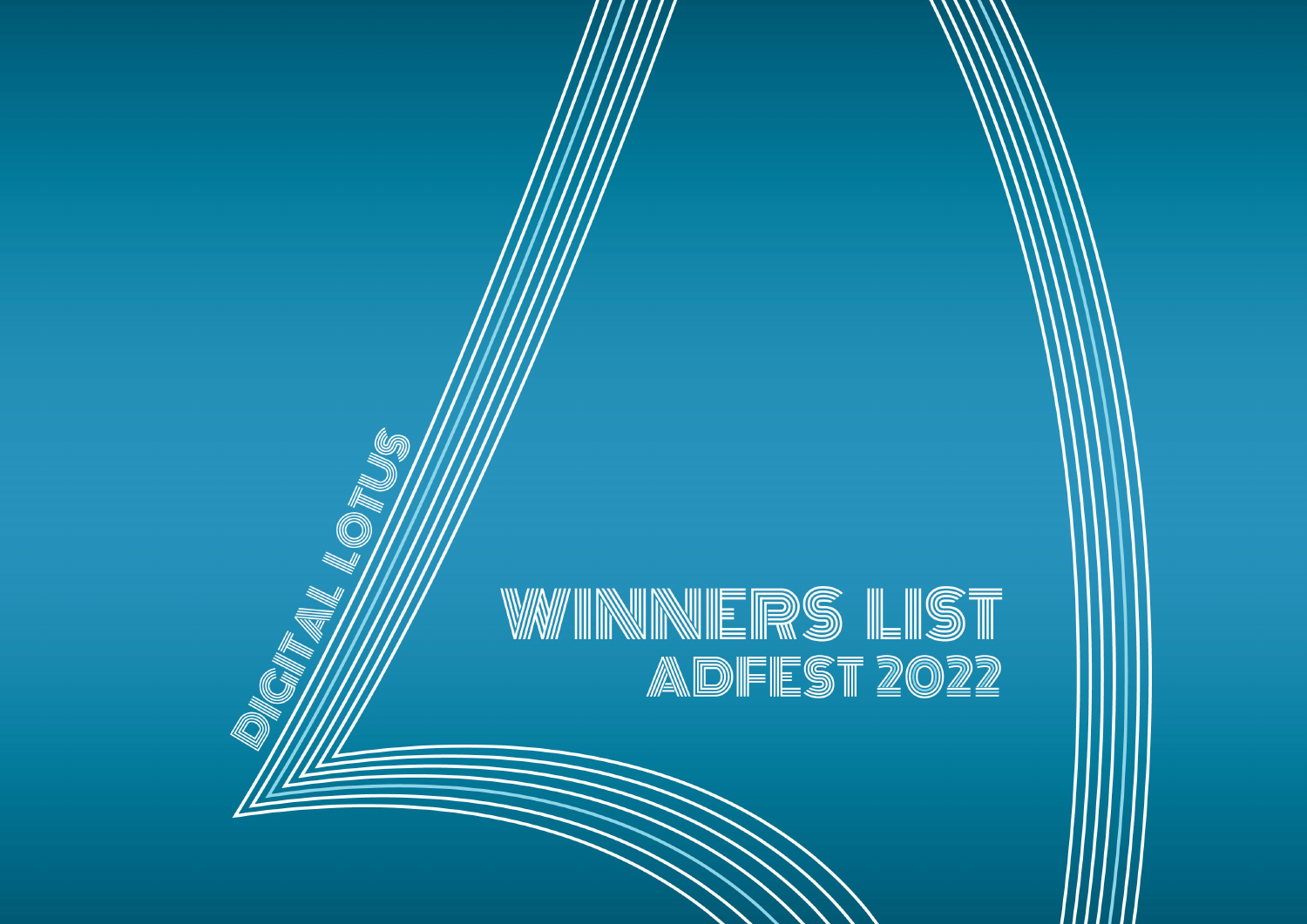## **DIGITAIL LOTUS**



### **WEBSITE SUB-CATEGORIES**

#### **CATEGORY DI01: WEBSITE: BEST CONSUMER WEBSITE**

| CODE     | <b>TITLE</b>                   | BRAND                          | <b>AGENCY</b>                                 | <b>COMPANY ENTERING</b>                      | <b>AWARDS</b> |
|----------|--------------------------------|--------------------------------|-----------------------------------------------|----------------------------------------------|---------------|
| DI01/001 | MARK OF<br><b>TH GREATNESU</b> | 0.000<br>ਾ HOUSE ∪.<br>1 V V 1 | ., SYDNEY/MERKLE, SYDNEY<br>'M ISOBAR,<br>BWM | <b>SYDNEY</b><br><b>IBWM IS</b><br>1 ISOBAR. | <b>BRONZE</b> |

#### **CATEGORY DI02: WEBSITE: SELF-PROMOTION & CORPORATE WEBSITE**

| CODE     | <b>TITLE</b> | <b>BRAND</b>       | <b>AGENCY</b>                     | PANY ENTERING<br><b>COMF</b>                      | <b>AWARDS</b> |
|----------|--------------|--------------------|-----------------------------------|---------------------------------------------------|---------------|
| DI02/001 | ' KUAD       | ' Kual<br>$\cup$ v | <b>SEOUL</b><br>WURL<br>、LDVVIDL. | $\bigcap$<br>'' WORLDWIDE.<br>!∪H∟<br>--<br>JLVVL | <b>SILVER</b> |

#### **ONLINE VIDEO SUB-CATEGORIES**

#### **CATEGORY DI04: VIRAL VDO**

| CODE     | <b>TITLE</b>                                   | <b>BRAND</b>               | <b>AGENCY</b>                 | <b>COMPANY ENTERING</b>         | <b>AWARDS</b> |
|----------|------------------------------------------------|----------------------------|-------------------------------|---------------------------------|---------------|
| DI04/011 | CARE LIVES ON                                  | <b>VICKS INDIA</b>         | PUBLICIS SINGAPORE, SINGAPORE | PUBLICIS SINGAPORE, SINGAPORE   | <b>SILVER</b> |
| DI04/002 | <b>GAME RESPONSIBLY -</b><br>MACHINE-GUN MOUTH | BATTLEGROUNDS MOBILE INDIA | DDB MUDRA GROUP, MUMBAI       | <b>IDDB MUDRA GROUP, MUMBAI</b> | <b>BRONZE</b> |

#### **CATEGORY DI05: INTERACTIVE VDO**

| CODE     | <b>TITLE</b>                                                  | <b>BRAND</b>  | <b>AGENCY</b>                                              | <b>COMPANY ENTERING</b>                           | <b>AWARDS</b> |
|----------|---------------------------------------------------------------|---------------|------------------------------------------------------------|---------------------------------------------------|---------------|
| DI05/004 | <b>SONGKRAN STRANGER -</b><br><b>ITIKTOK INTERACTIVE FILM</b> | <b>TIKTOK</b> | WUNDERMAN THOMPSON THAILAND.<br>BANGKOK                    | WUNDERMAN THOMPSON THAILAND.<br><b>BANGKOK</b>    | <b>SILVEF</b> |
| DI05/003 | IN HER SHOES                                                  | _U)           | <b>I</b> WUNDERMAN THOMPSON SINGAPORE.<br><b>SINGAPORE</b> | WUNDERMAN THOMPSON SINGAPORE.<br><b>SINGAPORE</b> | <b>BRONZE</b> |

#### **SOCIAL SUB-CATEGORIES**

#### **CATEGORY DI06: USE OF SOCIAL**

| <b>CODE</b> | <b>TITLE</b>              | <b>BRAND</b>                            | <b>AGENCY</b>                 | <b>COMPANY ENTERING</b>            | <b>AWARDS</b> |
|-------------|---------------------------|-----------------------------------------|-------------------------------|------------------------------------|---------------|
| DI06/006    | LO GOOD DAY<br><b>IHE</b> | THE ALZHEIMER FOUNDATION OF<br>THAILAND | DENTSU ONE (BANGKOK), BANGKOK | DENTSU ONE (BANGKOK) LTD., BANGKOK | <b>BRONZE</b> |